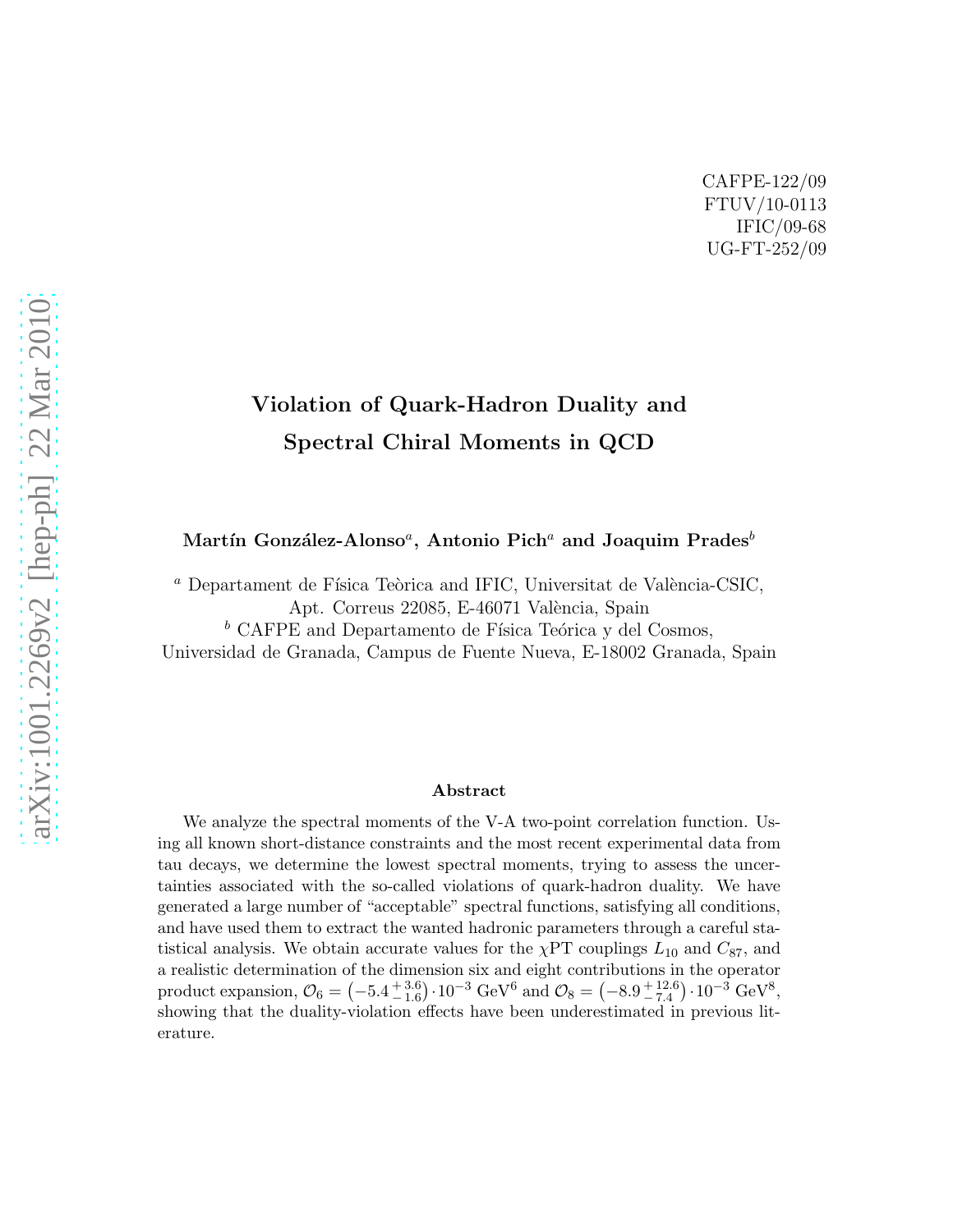### 1 Introduction

QCD sum rules (QCDSRs) [\[1,](#page-13-0)[2\]](#page-13-1) have been widely used during the last thirty years to study many important aspects of QCD. They constitute a very useful tool, enabling us with a powerful connection between QCD parameters and physical observables.

The basic assumption behind the QCDSR techniques is that the quark and hadron degrees of freedom provide two dual descriptions of the same strong interaction dynamics. This quark-hadron duality is a consequence of the assumed confinement of QCD. In more technical terms, a QCDSR is a dispersion relation relating the value of a given two-point correlation function at some Euclidean value of  $Q^2$  with an integral over the corresponding spectral function in the Minkowskian domain. Quark-hadron duality allows us to calculate this Minkowskian integral in terms of hadrons, using the available experimental data. Ideally, the resulting QCDSR is an exact mathematical relation arising from analyticity and confinement (duality). In practice, however, a series of approximations need unavoidably to be adopted in its specific numerical implementation. In the Euclidean region the correlator is approximated by its short-distance Operator Product Expansion (OPE) [\[3\]](#page-14-0), truncated to a given finite order. In the Minkowskian region, since experimental data is only available at low energies, the integral over the physical spectral function is usually cut at a certain finite invariant-mass  $s_0$ ; from  $s_0$  up to  $\infty$ , one then adopts the short-distance information provided by the OPE.

The uncertainties associated with all these approximations are usually known as violations of quark-hadron duality. They are difficult to estimate, because of our inability to make reliable QCD calculations at low and intermediate energies. The normal way to assess the theoretical uncertainties of QCDSRs consists in estimating the OPE truncation error and testing the stability of the results with variations of  $s_0$ . However, this method is too naive and can underestimate the effects not included in the OPE, i.e. the difference between the physical correlator and its OPE approximation.

Violations of QCD quark-hadron duality [\[4\]](#page-14-1) have been relatively poorly studied and often disregarded. Its importance in finite energy sum rules (FESRs) has attracted some attention recently [\[5](#page-14-2)[–8\]](#page-14-3), owing to the phenomenological need for higher accuracies. To estimate the size of these effects is of course of maximal importance, if we want to master the strong interaction at all energies and be able to perform precision QCD calculations. This importance extends to all particle physics when one realizes that those calculations are often necessary to disentangle new physics from the Standard Model. Moreover, duality violations will also be present in new-physics scenarios characterized by a strongly-interacting dynamics. A better knowledge of duality violations in QCD would help to understand their role in more exotic theories.

In the following, we present a detailed analysis of the possible numerical impact of duality violations in the description of the two-point correlation function of a left- and a right-handed vector currents. This is a very good laboratory to test the problem because this correlator is an order parameter of chiral-symmetry breaking: in the massless quark limit it vanishes to all orders in perturbation theory; its operator product expansion only contains power-suppressed contributions, starting with dimension six. In the absence of any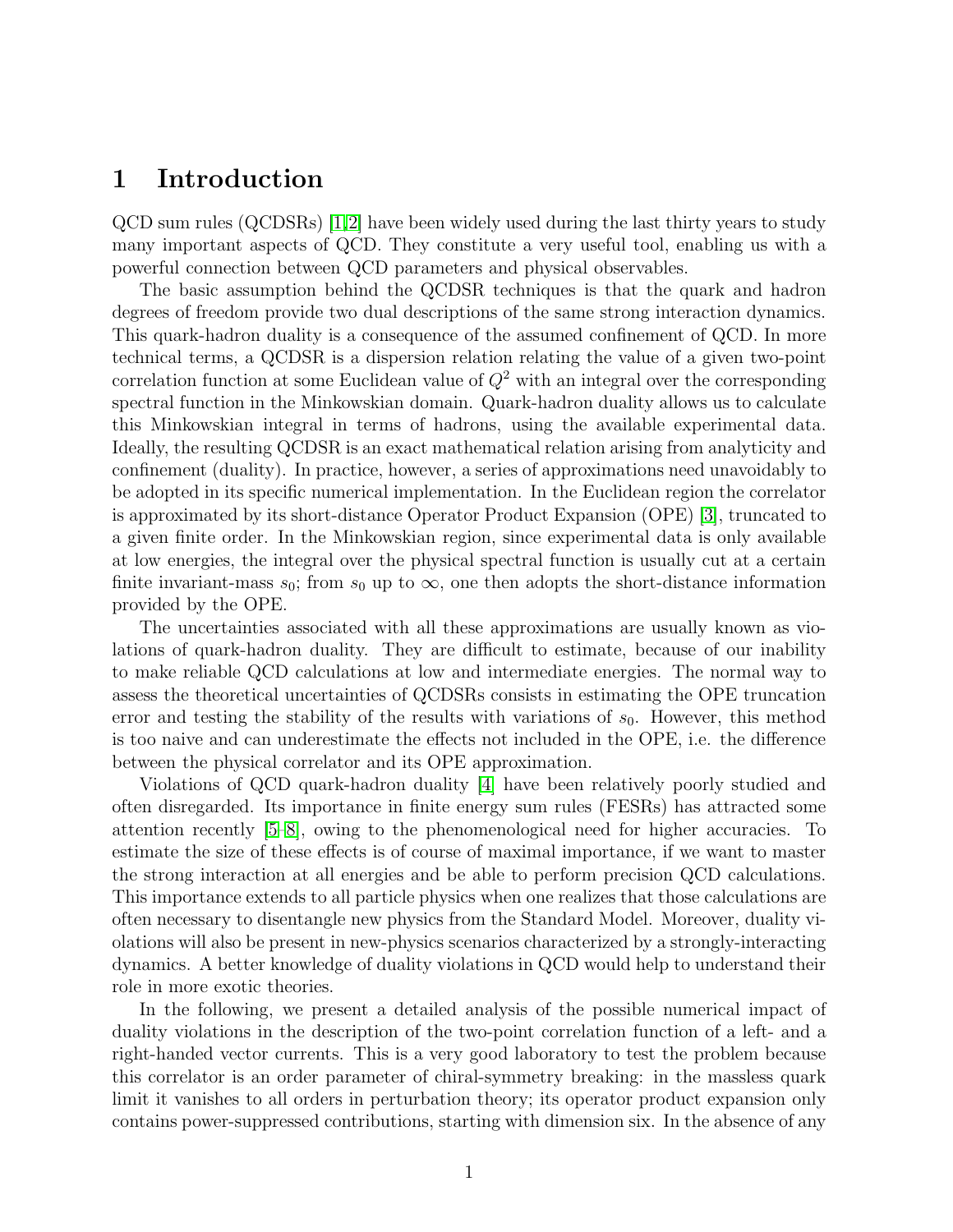

<span id="page-2-0"></span>Figure 1: Analytic structure of  $\overline{\Pi}(s)$ .

theory of duality violations, we will use a generic, but theoretically motivated, model [\[4,](#page-14-1)[9\]](#page-14-4) to assess the phenomenological relevance of these effects.

The theoretical ingredients of our analysis are presented in the next section. Section [3](#page-7-0) contains a detailed discussion of the behaviour of the physical spectral function at high energies. Using the most recent experimental data, we generate a large number of "acceptable" spectral functions which satisfy all known QCD constraints. Our numerical results, obtained through a careful statistical analysis of the whole set of possible spectral functions, are given in section [4.](#page-10-0) Section [5](#page-12-0) summarizes our findings.

### 2 Theoretical Framework

The basic objects of the theoretical analysis are the two-point correlation functions of the vector and axial-vector quark currents  $\mathcal{J}_{ij}^{\nu}(x)$ , defined as follows:

$$
\Pi_{ij,\mathcal{J}}^{\mu\nu}(q) \equiv i \int d^4x \ e^{iqx} \langle 0| T \left( \mathcal{J}_{ij}^{\mu}(x) \mathcal{J}_{ij}^{\nu}(0)^{\dagger} \right) |0\rangle
$$
  

$$
= (-g^{\mu\nu} q^2 + q^{\mu} q^{\nu}) \Pi_{ij,\mathcal{J}}^{(1)}(q^2) + q^{\mu} q^{\nu} \Pi_{ij,\mathcal{J}}^{(0)}(q^2).
$$
 (1)

Although our analysis can be applied to any correlation function, we will only study here the non-strange correlators and therefore  $\mathcal{J}_{ij}^{\mu}(x)$  will denote the Cabibbo-allowed vector or axial-vector currents,  $V_{ud}^{\mu}(x) = \overline{u}\gamma^{\mu}d$  and  $A_{ud}^{\mu} = \overline{u}\gamma^{\mu}\gamma_5d$ . Moreover, we will concentrate on the  $J=0+1$  part of the  $V-A$  difference, that is nothing but the correlation function of the left- and right-handed currents,  $L_{ud}^{\mu}(x) \equiv V_{ud}^{\mu}(x) - A_{ud}^{\mu}(x)$  and  $R_{ud}^{\mu}(x) \equiv V_{ud}^{\mu}(x) + A_{ud}^{\mu}(x)$ , that is

$$
\Pi(s) \equiv \Pi_{ud,V}^{(0+1)}(s) - \Pi_{ud,A}^{(0+1)}(s) \equiv \frac{2f_{\pi}^2}{s - m_{\pi}^2} + \overline{\Pi}(s) \,, \tag{2}
$$

where we have made explicit the contribution of the pion pole to the longitudinal axialvector two-point function. We will work in the isospin limit,  $m_u = m_d$ , where  $\Pi_{ud,V}^{(0)}(q^2) = 0$ .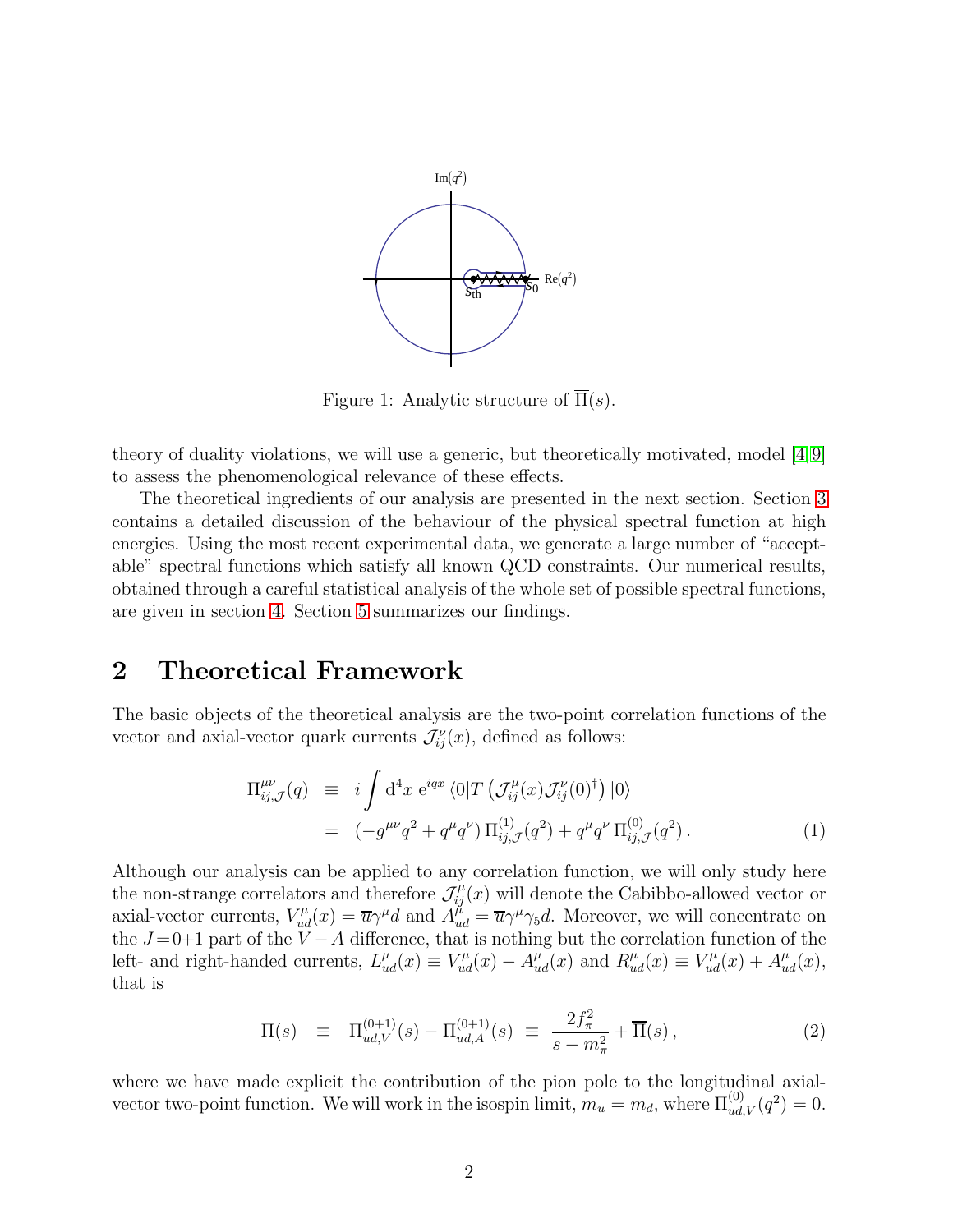The correlator  $\overline{\Pi}(s)$  is analytic in the entire complex s-plane, except for a cut on the positive real axis which starts at the threshold  $s<sub>th</sub> = 4m<sub>\pi</sub><sup>2</sup>$ . Applying Cauchy's theorem in the circuit in Fig. [1](#page-2-0) to the function  $w(s) \Pi(s)$ , one gets the exact relation:

<span id="page-3-0"></span>
$$
\int_{s_{\rm th}}^{s_0} ds \ w(s) \rho(s) + \frac{1}{2\pi i} \oint_{|s|=s_0} ds \ w(s) \Pi(s) = 2f_{\pi}^2 w(m_{\pi}^2) + \text{Res}_{s=0} [w(s) \Pi(s)], \qquad (3)
$$

where  $\rho(s) \equiv \frac{1}{\pi}$  $\frac{1}{\pi}$ Im $\Pi(s)$ ,  $w(s)$  is a general analytic weight function except maybe at the origin where it can have poles, and  $\operatorname{Res}_{s=0}[F(s)]$  is the residue of  $F(s)$  at  $s=0$ . Integrals of the chiral spectral function  $\rho(s)$  times  $w(s)$  from threshold  $s<sub>th</sub>$  up to  $s<sub>0</sub>$  are usually called spectral chiral moments  $M_{w(s)}(s_0)$ ; when  $s_0 \to \infty$  we will denote them  $M_{w(s)}$  for brevity.

In order to evaluate the contour integral of [\(3\)](#page-3-0), one approximates  $\Pi(s)$  with its OPE expression

<span id="page-3-2"></span>
$$
\Pi^{\text{OPE}}(s) = \sum_{k=3} \frac{C_{2k}(\nu) \langle O_{2k} \rangle(\nu)}{(-s)^k} \equiv \sum_{k=3} \frac{O_{2k}}{(-s)^k}, \qquad (4)
$$

where  $\langle O_{2k}\rangle(\nu)$  are vacuum expectation values of operators with dimension  $d = 2k$ ; their associated Wilson coefficients  $C_{2k}(\nu)$  contain logarithmic dependences with  $-s$ . Notice that both are *ν*-dependent quantities, but this dependence cancels in their product  $\mathcal{O}_{2k}$ . The use of the OPE introduces a systematic error in the relation [\(3\)](#page-3-0), which is expected to be dominated by the region close to the positive real axis where the OPE approximation does not apply (except at  $s_0 = \infty$  [\[10\]](#page-14-5)).

Let us rewrite Eq. [\(3\)](#page-3-0) in the form:

<span id="page-3-1"></span>
$$
\int_{s_{\text{th}}}^{s_0} ds \ w(s) \ \rho(s) + \frac{1}{2\pi i} \oint_{|s|=s_0} ds \ w(s) \ \Pi^{\text{OPE}}(s) + \text{DV}[w(s), s_0] \n= 2f_{\pi}^2 w(m_{\pi}^2) + \text{Res}_{s=0} [w(s) \Pi(s)], \tag{5}
$$

where

<span id="page-3-3"></span>
$$
DV[w(s), s_0] \equiv \frac{1}{2\pi i} \oint_{|s|=s_0} ds w(s) \left( \Pi(s) - \Pi^{OPE}(s) \right) \tag{6}
$$

parameterizes the violation of quark-hadron duality that we are interested in. Notice that  $DV[w(s), s_0]$  depends on the weight function  $w(s)$  and on the circuit-radius  $s_0$ . The relation [\(5\)](#page-3-1) contains all the elements of a standard sum rule. The first term is the hadronic part, that in our case is nothing but an integral of the  $V - A$  non-strange spectral function that has been measured in  $\tau$  decays (for  $s < m_{\tau}^2$ ) [\[11–](#page-14-6)[15\]](#page-14-7), while the second term is the OPE contribution to the contour integral at  $|s| = s_0$ . The second line contains the pion-pole contribution and the residue at the origin for negative power weight functions,  $1/s^n$ , which is calculable with Chiral Perturbation Theory  $(\chi PT)$  [\[16\]](#page-14-8).

Sum rules of this type have been applied countless times in the last thirty years in order to extract theoretical parameters like quark masses [\[17,](#page-14-9) [18\]](#page-14-10), the strong coupling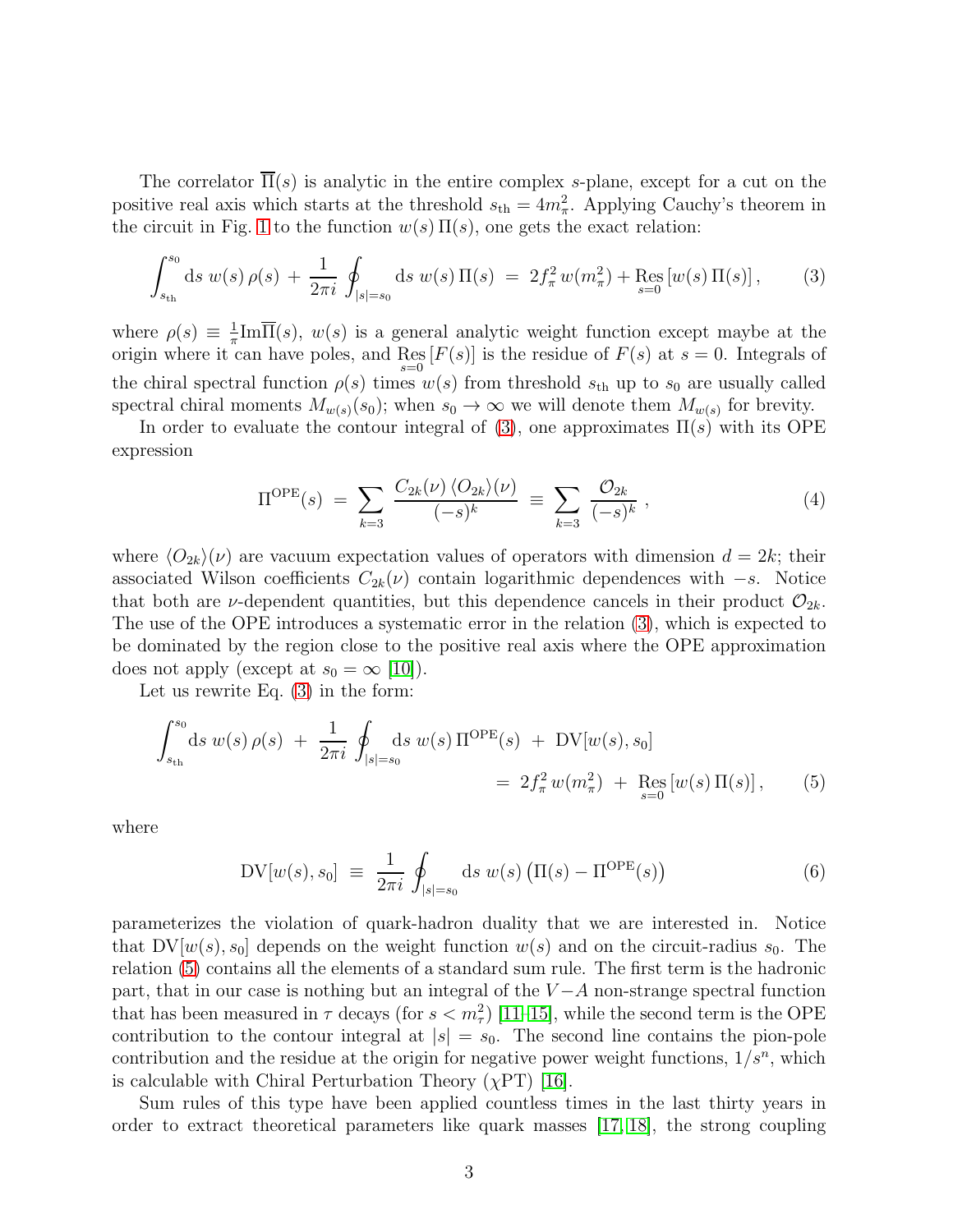constant [\[19\]](#page-14-11), QCD condensates  $[13, 20-30]$  $[13, 20-30]$  $[13, 20-30]$  or  $\chi PT$  couplings  $[20, 21, 30-32]$  $[20, 21, 30-32]$  $[20, 21, 30-32]$  $[20, 21, 30-32]$ . Or, used in the other way around, to make predictions of hadronic observables.

In the chiral limit  $(m_u = m_d = 0)$  the correlator  $\Pi(s)$  vanishes identically to all orders in perturbation theory and therefore its OPE contains only power-suppressed contributions from dimension  $d = 2k$  operators, starting at  $d = 6$ , as we have already indicated in [\(4\)](#page-3-2). The nonzero up and down quark masses induce tiny corrections with dimensions two and four, which are negligible at high values of s. This makes this correlator a very interesting object in the study of non-perturbative QCD.

In order to analyse duality violation (DV) effects in different sum rules, we will use the weights  $w(s) = s^n$ , with  $n = -2, -1, 2, 3$  $n = -2, -1, 2, 3$  $n = -2, -1, 2, 3$ , that generate the following four FESRs:<sup>1</sup>

<span id="page-4-1"></span>
$$
M_{-2}(s_0) \equiv \int_{s_{\text{th}}}^{s_0} ds \, \frac{1}{s^2} \rho(s) = 16 C_{87}^{\text{eff}} - \text{DV}[1/s^2, s_0], \tag{7}
$$

$$
M_{-1}(s_0) \equiv \int_{s_{\text{th}}}^{s_0} ds \, \frac{1}{s} \rho(s) = -8L_{10}^{\text{eff}} - DV[1/s, s_0], \tag{8}
$$

$$
M_2(s_0) \equiv \int_{s_{\text{th}}}^{s_0} ds \, s^2 \, \rho(s) \, = \, 2f_\pi^2 m_\pi^4 \, + \, \mathcal{O}_6 \, - \, \text{DV}[\mathbf{s}^2, \mathbf{s}_0] \,, \tag{9}
$$

$$
M_3(s_0) \equiv \int_{s_{\text{th}}}^{s_0} ds \, s^3 \, \rho(s) = 2f_\pi^2 m_\pi^6 - \mathcal{O}_8 - \text{DV}[s^3, s_0], \tag{10}
$$

where  $L_{10}^{\text{eff}} \equiv -\frac{1}{8} \overline{\Pi}(0)$  and  $C_{87}^{\text{eff}} \equiv \frac{1}{16} \overline{\Pi}'(0)$  are quantities that can be written in terms of low-energy  $\chi$ PT constants [\[31\]](#page-15-4), while  $\mathcal{O}_{6,8}$  are defined in Eq. [\(4\)](#page-3-2). These four sum rules have been used in the past  $[13, 20-32]$  $[13, 20-32]$  to extract the values of either the  $\chi PT$  couplings  $L_{10}$  and  $C_{87}$ , or the vacuum expectation values of the dimension six and eight operators appearing in the OPE. In those works the DV effects were just inferred from the  $s_0$ -stability (if not just neglected), that as we will see can be a misleading method. Here we want to analyze the effect of DV on these four observables using a different approach that will be introduced in the following sections.

For the computation of the hadronic integral representation of the moments  $M_n(s_0)$ we will use the 2005 ALEPH data on semileptonic  $\tau$  decays [\[11\]](#page-14-6), shown in Fig. [2,](#page-5-0) which provide the most recent and precise measurement of the  $V - A$  spectral function  $\rho(s)$ .

#### 2.1 Theoretically-known spectral moments

In the four sum rules introduced in the previous section, we use the experimental data to extract theoretical information, namely the value of the corresponding parameters or, equivalently, the value of the spectral moments for  $s_0 \to \infty$ ,  $M_n$ . There exist a few additional sum rules where we know theoretically the value of the spectral moments when  $s_0 \to \infty$ . These sum rules will play a special role in our analysis because they give us very

<span id="page-4-0"></span><sup>&</sup>lt;sup>1</sup>Here we neglect the logarithmic corrections to the Wilson coefficients in the OPE. The error associated to this approximation is expected to be smaller than the other errors involved in the analysis, as was found e.g. in Refs. [\[24,](#page-15-5) [33\]](#page-15-6).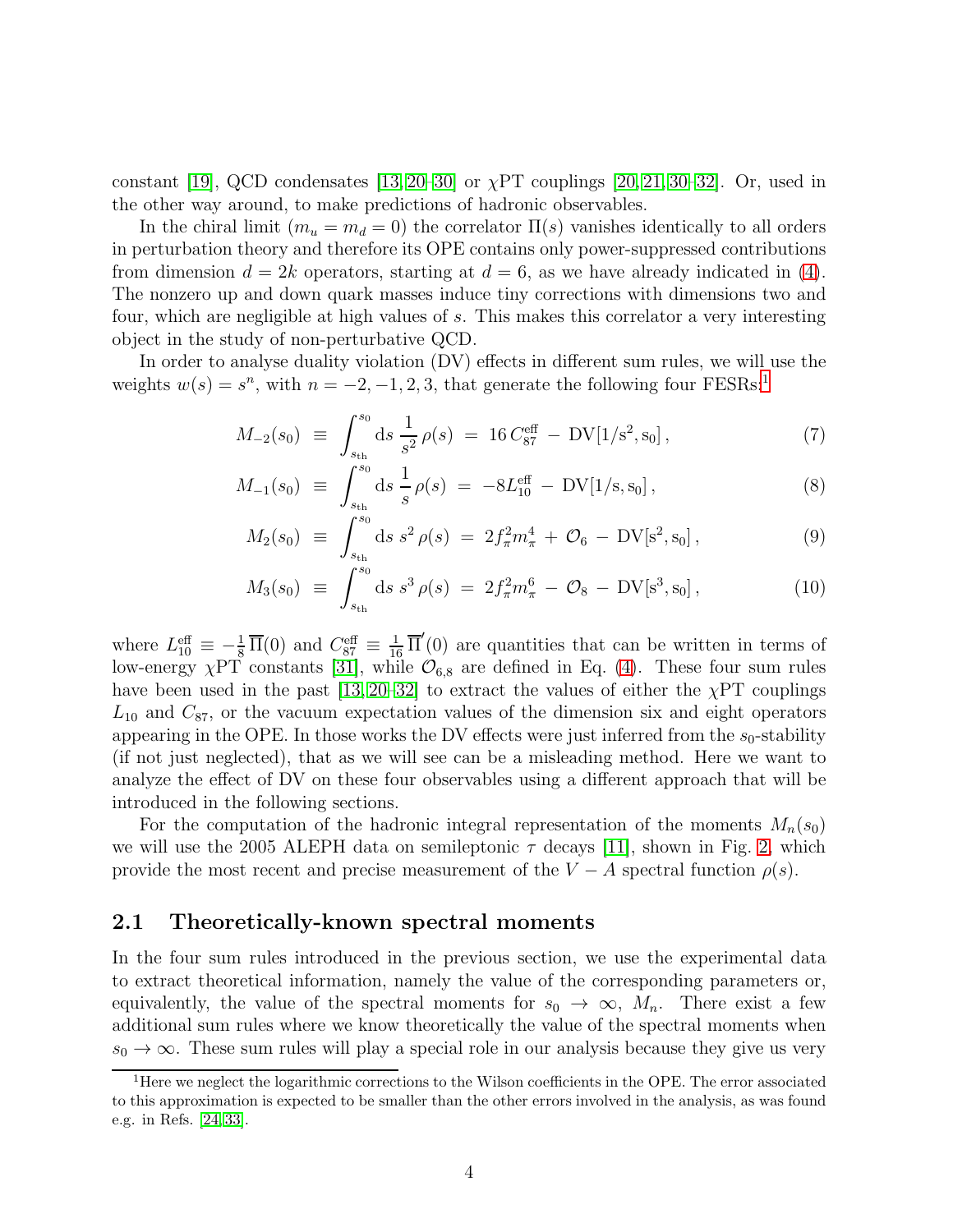

<span id="page-5-0"></span>Figure 2: Non-strange V-A spectral function  $\rho(s) = \frac{1}{\pi} Im \Pi_{ud,V-A}^{(0+1)}(s)$  measured from hadronic  $\tau$  decays by ALEPH [\[11\]](#page-14-6).

valuable information on the spectral function  $\rho(s)$  for  $s \geq s_0$ . The three sum rules that we will use are:

<span id="page-5-1"></span>
$$
M_0 = \int_{s_{\text{th}}}^{\infty} ds \, \rho(s) = 2f_{\pi}^2, \tag{11}
$$

$$
M_1 = \int_{s_{\text{th}}}^{\infty} ds \, s \, \rho(s) = 2f_{\pi}^2 m_{\pi}^2, \tag{12}
$$

$$
\int_{s_{\text{th}}}^{\infty} ds \ s \ \log\left(\frac{s}{\lambda^2}\right) \ \rho(s)|_{m_q=0} \ = \ (m_{\pi^0}^2 - m_{\pi^+}^2)_{\text{EM}} \ \frac{8\pi}{3\alpha} f_0^2 \,. \tag{13}
$$

The relations [\(11\)](#page-5-1) and [\(12\)](#page-5-1) are the well-known first and second Weinberg sum rules (WSRs), while the third identity is the pion sum rule  $(\pi$ SR) giving the electromagnetic pion mass splitting in the chiral limit [\[35\]](#page-15-7). In the second WSR there are contributions of the form  $\mathcal{O}(m_q^2 \alpha_S s_0)$  [\[36\]](#page-16-0), where  $s_0$  is the upper limit of the integral, but they are negligible for the values of  $s_0$  that we are considering.

#### 2.2 Duality violation

To get vanishing DV in sum rules like  $(5)$  and  $(7-10)$  one could think working with an infinite Cauchy radius  $s_0$ , but this is clearly not an option because the spectral function  $\rho(s)$ is only known up to  $s_{\text{max}} = m_{\tau}^2$ . We can predict the value of  $\rho(s)$  at high-enough energies using perturbative QCD, but there is an intermediate region above  $s_{\text{max}}$  where perturbation theory is still not reliable. Therefore we have to deal with this DV unavoidably, and it is important to keep in mind that at  $s_0 \sim 3 \text{ GeV}^2$  it can represent a sizable contribution to the sum rules, as the WSRs show clearly (see e.g. Fig. 1 in Ref. [\[22\]](#page-15-8)).

Since the solution to QCD is not known yet, DV is almost by definition a non-calculable quantity and that is the reason why it has been taken to be negligible very often. But in order to make precise and reliable predictions one must worry about the size of this effect. As it is commonly done, we have defined the DV in Eq. [\(6\)](#page-3-3) as the uncertainty associated with the use of the OPE. The usual strategy to estimate the size of the DV has been to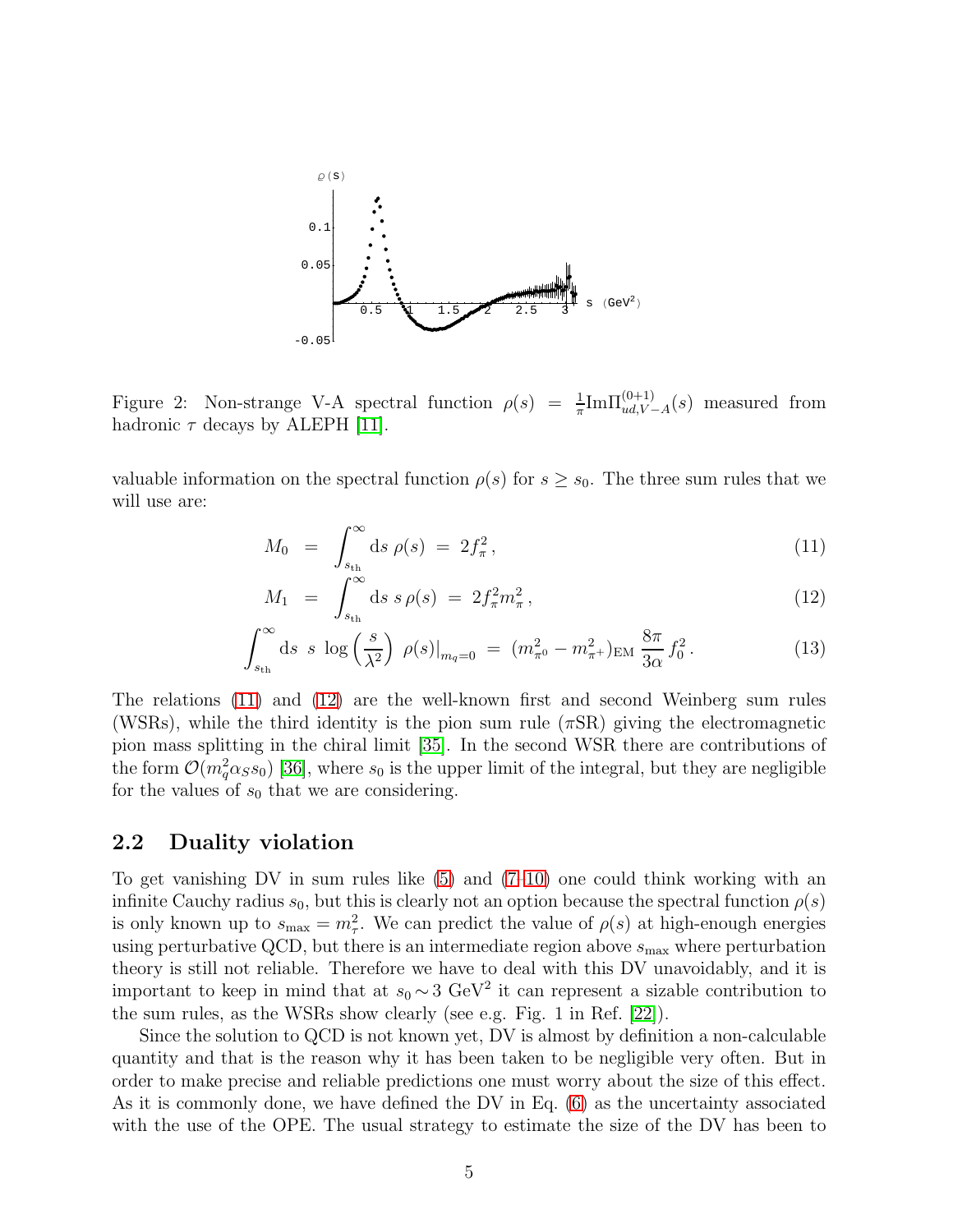look at the stability of the spectral moments with variations of  $s_0$ . This stability can be improved adopting the so-called "pinched weights" [\[24\]](#page-15-5), polynomial weight functions with a zero at  $s = s_0$  which suppresses the contribution to the integral [\(6\)](#page-3-3) from the the region close to the positive real axis. As we will see, the stability with  $s_0$  obtained with these weights can be misleading in some situations.

Taking into account that  $DV[w(s), s_0]$  vanishes for  $s_0 \to \infty$ , one can easily re-write Eq.  $(5)$  in the form  $[5-7, 9]$  $[5-7, 9]$  $[5-7, 9]$ 

<span id="page-6-0"></span>
$$
DV[w(s), s_0] = \int_{s_0}^{\infty} ds w(s) \rho(s) , \qquad (14)
$$

expressing the DV effect as an hadronic integral that can be analyzed phenomenologically.

We know from QCD that the spectral function  $\rho(s)$  has to vanish at high values of s and, consequently, we expect the region right above  $s_0$  to be the most relevant in [\(14\)](#page-6-0). This makes the "pinched weights" an interesting tool to minimize the DV. However, in [\(14\)](#page-6-0) we can see something that is hidden in [\(6\)](#page-3-3), namely that one has to worry also about the possible enhancement of the contribution from the high-energy part of the integral  $(s \gg s_0)$  produced by the "pinched weights". And thus, we see that the use of these weights can worsen the situation. Another direct consequence from [\(14\)](#page-6-0), unless accidental cancelations occur, is that by weighting less the high-energy part of the spectral integral one can get smaller DV. In particular, for our spectral moments  $M_n(s_0)$ , one expects the DV effects to increase with increasing values of  $n$ . Thus, the size of the DV will be smaller in the determination of  $L_{10}^{\text{eff}}$  than in the determination of the chiral moment  $M_2$ .

To quantify the DV uncertainties of a given sum rule we must then estimate the possible behavior of the spectral function beyond  $s_0$ . The DV is an estimate of the freedom in the behavior of the spectral function above  $s_0$ , once all the theoretical and phenomenological knowledge on that spectral function and on its moments has been taken into account. For instance, QCD tells us that  $\rho(s)$  must go quickly enough to zero when  $s \to \infty$ . This is a valuable information, but one can still imagine infinite possible shapes for the spectral function and, therefore, the limits imposed on DV effects are poor and not good enough for most phenomenological analyses.

Some theoretically motivated models for the DV were advocated in Ref. [\[4\]](#page-14-1). We will adopt a simple parameterization of the spectral function at high energies, based in the resonance model proposed in [\[4\]](#page-14-1) and similar to the one used in Refs. [\[7,](#page-14-13) [9\]](#page-14-4). Following the discussion above, we add more physical constraints to the behaviour of  $\rho(s)$  and require that it satisfies the WSRs and the  $\pi$ SR [\[6\]](#page-14-14). Our goal is to generate a bunch of physically acceptable spectral functions and translate this information into DV limits.

A similar work has been done in [\[7,](#page-14-13)[9\]](#page-14-4) to estimate the DV uncertainties associated with the determination of  $\alpha_s$  from hadronic  $\tau$  decay data. An important difference of our present study with those works is that they make separate analyses for the vector and axial-vector channels, without imposing the constraints from the WSRs and  $\pi$ SR. In fact, one can easily check that those sum rules are not satisfied for the vast majority of the generated spectral functions used in  $[7, 9]$  $[7, 9]$  (as can be seen in Fig. 2 of ref.  $[8]$ ). So the results found there cannot be applied to the  $V - A$  channel that we want to study here.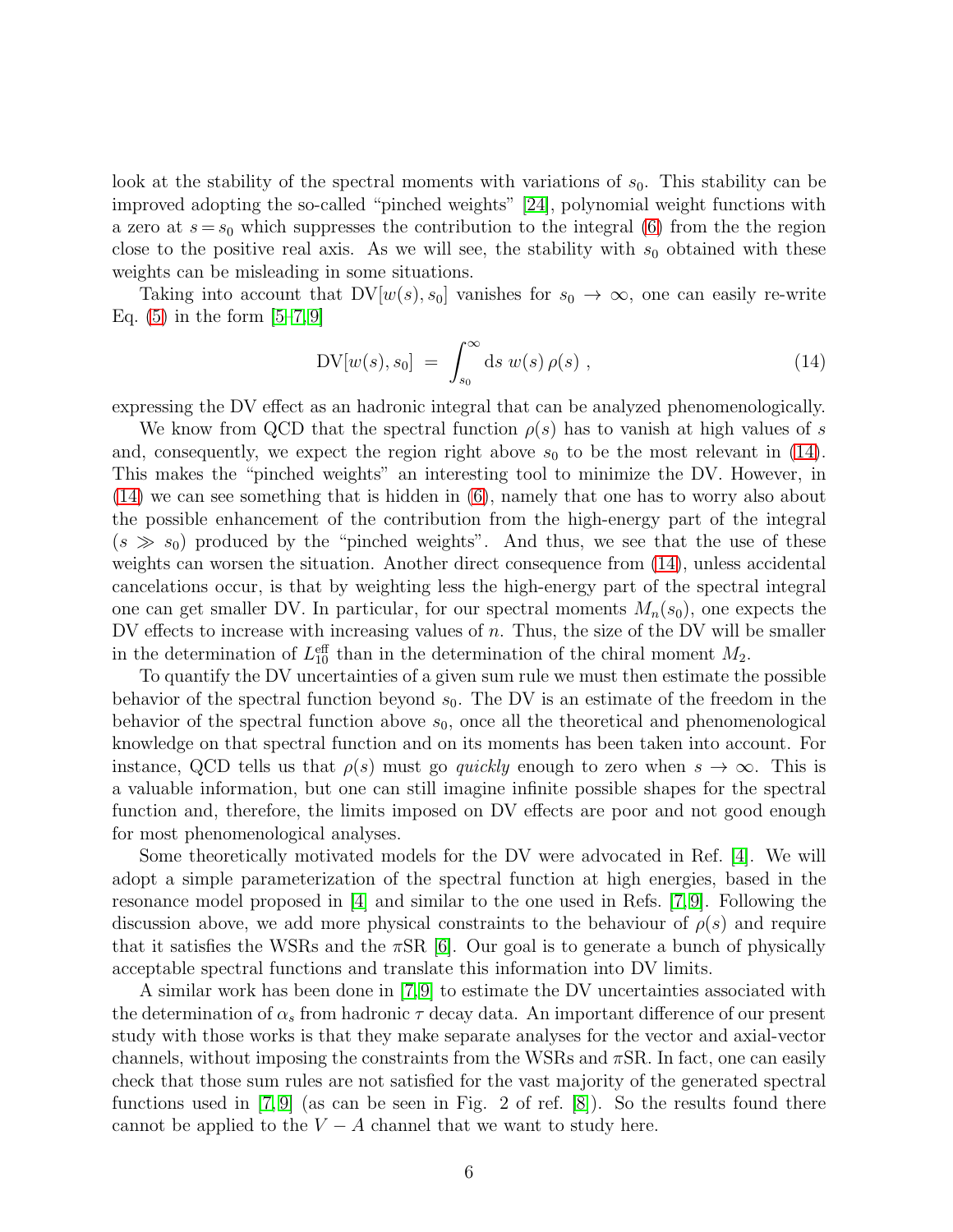## <span id="page-7-0"></span>3 Acceptable  $V - A$  Spectral Functions

#### 3.1 Spectral-function parameterization

We split the integral of the spectral function  $\rho(s)$  in two parts. For the low-energy part of the integral we will use the ALEPH data, whereas in the rest of the integration range we will work under the assumption that the spectral function is well described by the following parameterization

<span id="page-7-2"></span>
$$
\rho(s \ge s_z) = \kappa \ e^{-\gamma s} \sin(\beta(s - s_z)) \,, \tag{15}
$$

that has  $\kappa, \gamma, \beta$  and  $s_z$  as free parameters. From the ALEPH data we know that the  $V - A$ spectral function  $\rho(s)$  has a second zero around 2 GeV<sup>2</sup> (see Fig. [2\)](#page-5-0), which is represented in our parameterization through the  $s_z$  parameter. We will take this zero as the separation point between the use of the data and the use of the model.

At high values of s this parameterization appears naturally in the equidistant resonancebased model with finite widths introduced in [\[4\]](#page-14-1). It has also been used for the vector and axial-vector correlators in Ref. [\[9\]](#page-14-4), based on the expected exponential fall-off associated with the intrinsic error of an asymptotic expansion; the sine function reflects the periodicity of the daughter trajectories in the spectrum of the Regge theory.

In the region 2.0 GeV<sup>2</sup>  $\leq s \leq 3.3$  GeV<sup>2</sup> the proposed parameterization is compatible with the ALEPH data; the corresponding  $\chi^2$  $\chi^2$  fit gives the result<sup>2</sup>

$$
\chi_{\min}^2(\kappa, \gamma, \beta, s_z) = \chi^2(1.00, 1.05, 0.40, 2.03) = 4.4 \ll d.o.f. = 43.
$$
 (16)

In fact the compatibility appears to be too good, in the sense that the minimum  $\chi^2$  is much smaller than the number of degrees of freedom  $(d.o.f.)$ :  $43 = 45$  points - 2 parameters. This low value of  $\chi^2_{\text{min}}$  was also found in Refs. [\[9,](#page-14-4)37].

#### 3.2 Imposing constraints

As we have already said, the WSRs and the  $\pi$ SR in [\(11\)](#page-5-1), [\(12\)](#page-5-1) and [\(13\)](#page-5-1) are an important source of information on  $\rho(s)$ , for s values beyond the range of the  $\tau$  data. In the literature, the use of this information has been mostly limited to define the so-called "duality points", values of  $s_0$  for which the WSRs are satisfied, i.e.  $DV[s^n, s^0] = 0$   $(n = 0, 1)$ . These duality points are frequently used to evaluate the other FESRs, but this introduces an unknown systematic error and several ambiguities, like which duality point is the best option.

We will fully use that information by imposing that the spectral function  $\rho(s)$ , given by the latest ALEPH data below  $s_z \sim 2 \text{ GeV}^2$  and Eq. [\(15\)](#page-7-2) for  $s > s_z$ , fulfils the two WSRs and the  $\pi$ SR within uncertainties. This requirement constrains the regions in the parameter space of model [\(15\)](#page-7-2) that are compatible with both QCD and the data. We will find all possible tuples<sup>[3](#page-7-3)</sup>  $(\kappa, \gamma, \beta, s_z)$  which are compatible with such constraints by fitting

<sup>2</sup>Hereafter, unless otherwise stated, we include all correlations among the points.

<span id="page-7-3"></span><span id="page-7-1"></span><sup>&</sup>lt;sup>3</sup>We will talk about "tuple" referring to a set of values  $(\kappa, \gamma, \beta, s_z)$ .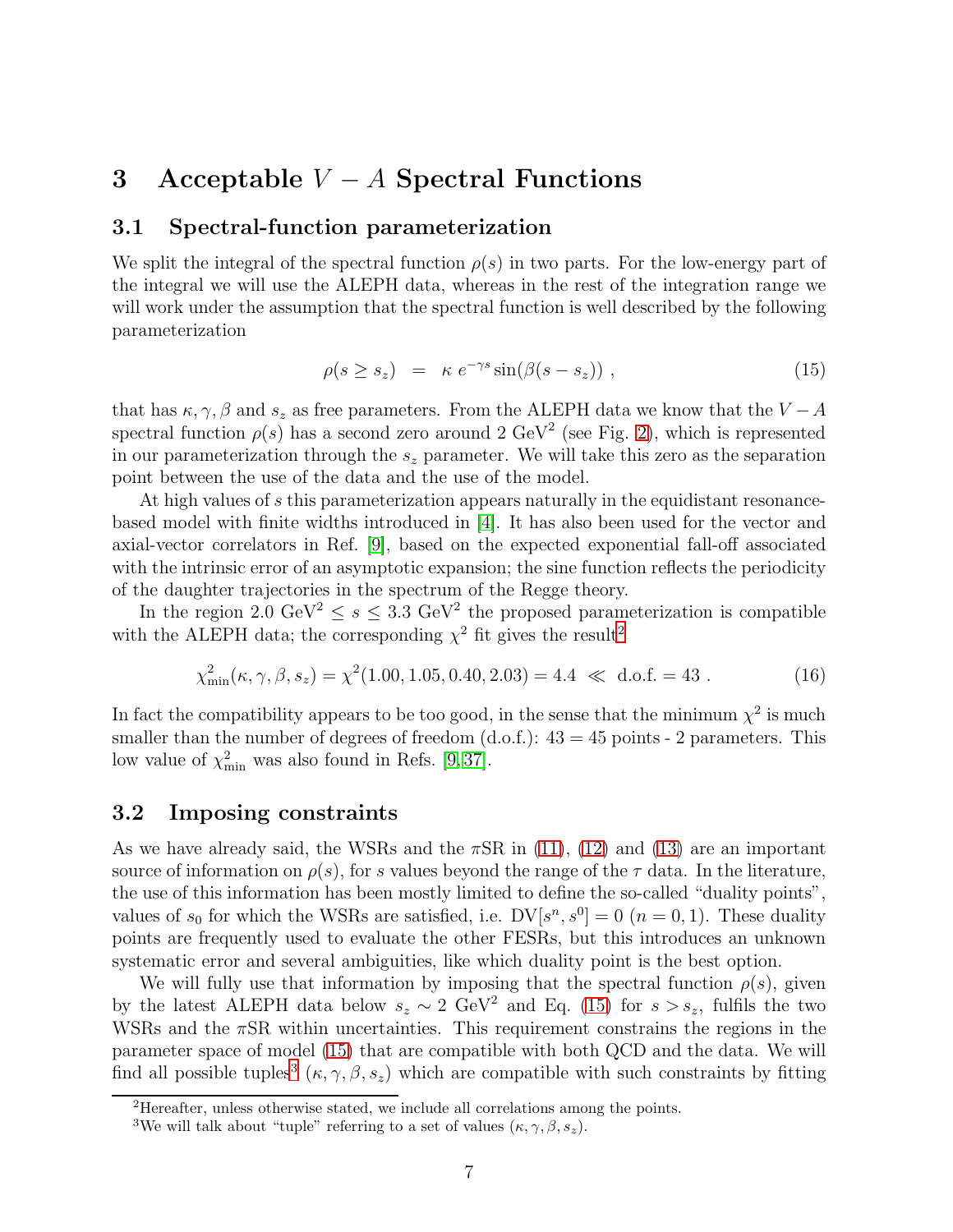the model. In this way, we analyse how much freedom is left for the shape of the spectral function after imposing all we know on  $\rho(s)$  from data plus QCD. We will also require the compatibility between models and data in the region<sup>[4](#page-8-0)</sup> 1.7  $\text{GeV}^2 \leq s \leq 3.15 \text{ GeV}^2$ .

The four imposed conditions can be written quantitatively in the following form:<sup>[5](#page-8-1)</sup>

<span id="page-8-2"></span>
$$
\int_0^{s_z} \rho(s)^{\text{ALEPH}} ds + \int_{s_z}^{\infty} \rho(s; \kappa, \gamma, \beta, s_z) ds = 2f_{\pi}^2 = (17.1 \pm 0.4) \cdot 10^{-3} \text{ GeV}^2, \tag{17}
$$

$$
\int_0^{s_z} \rho(s)^{\text{ALEPH}} s \, ds + \int_{s_z}^{\infty} \rho(s; \kappa, \gamma, \beta, s_z) \, s \, ds = 2f_{\pi}^2 m_{\pi}^2 = (0.3 \pm 0.8) \cdot 10^{-3} \text{ GeV}^4, (18)
$$

$$
\int_0^{s_z} \rho(s)^{\text{ALEPH}} s \, \log\left(\frac{s}{1 \, \text{GeV}^2}\right) \, ds + \int_{s_z}^{\infty} \rho(s; \kappa, \gamma, \beta, s_z) \, s \, \log\left(\frac{s}{1 \, \text{GeV}^2}\right) \, ds
$$
\n
$$
= \left(m_{\pi^0}^2 - m_{\pi^+}^2\right)_{\text{EM}} \frac{8\pi}{3\alpha} f_0^2 = -(10.9 \pm 1.5) \cdot 10^{-3} \, \text{GeV}^4, \tag{19}
$$

$$
\chi^2(\kappa, \gamma, \beta, s_z) < \chi^2_{\text{crit}} = \text{d.o.f.} = 54. \tag{20}
$$

#### 3.3 Selection process of acceptable models

After defining the minimal conditions that a tuple has to satisfy in order to be accepted, we perform a scanning over the 4-dimensional parameter space, looking for physically acceptable tuples. We emphasize the importance of taking properly into account the data correlations. For instance, if one analyses the compatibility of a null spectral function with the ALEPH data in the region  $(2, 3.15)$  GeV<sup>2</sup>, the resulting minimum  $\chi^2$  is very sensitive to these correlations:

$$
\chi^2(0.0, \gamma, \beta, s_z) / d.o.f. = 0.99 \quad \text{(correlations included)}, \tag{21}
$$

$$
\chi^2(0.0, \gamma, \beta, s_z)/d.o.f. = 4.58 \quad \text{(correlations excluded)}.
$$
 (22)

To perform the parameter-space scanning process, we adopt the following procedure. First, we define a rectangular region such that it contains the four-dimensional ellipsoid defined by  $\chi^2(\kappa, \gamma, \beta, s_z) =$  d.o.f., and we create a lattice with  $20^4 = 16 \cdot 10^4$  points, that is,  $16 \cdot 10^4$  tuples (or functions). We find that 1789 of them satisfy our set of minimal

<span id="page-8-0"></span><sup>&</sup>lt;sup>4</sup>Although we are assuming that the model describes correctly the spectral function beyond  $s_z \sim 2 \text{ GeV}^2$ , we impose the compatibility with the data from 1.7  $\text{GeV}^2$  to ensure the continuity of the spectral function in the matching region between the data and the model.

<span id="page-8-1"></span><sup>&</sup>lt;sup>5</sup> The quoted errors in Eqs. [\(17\)](#page-8-2) and [\(18\)](#page-8-2) are just data errors, whereas in [\(19\)](#page-8-2) the main uncertainty comes from the fact that quark masses do not vanish in nature and we are using real data (not chiral-limit data). We estimate this uncertainty taking for the pion decay constant the value  $f_0 = 87 \pm 5$  MeV, that covers a range that includes the physical value and the different estimates of the chiral limit value [\[38\]](#page-16-2). We also include a small uncertainty coming from the residual scale dependence of the logarithm, which is proportional to the second WSR. We consider  $\lambda \sim 1$  GeV a good choice of scale because higher values would suppress the high-energy part of the integral (the information that we want to use), while smaller values would generate larger  $\tau$ -data errors in [\(19\)](#page-8-2), losing also information about the high-energy region.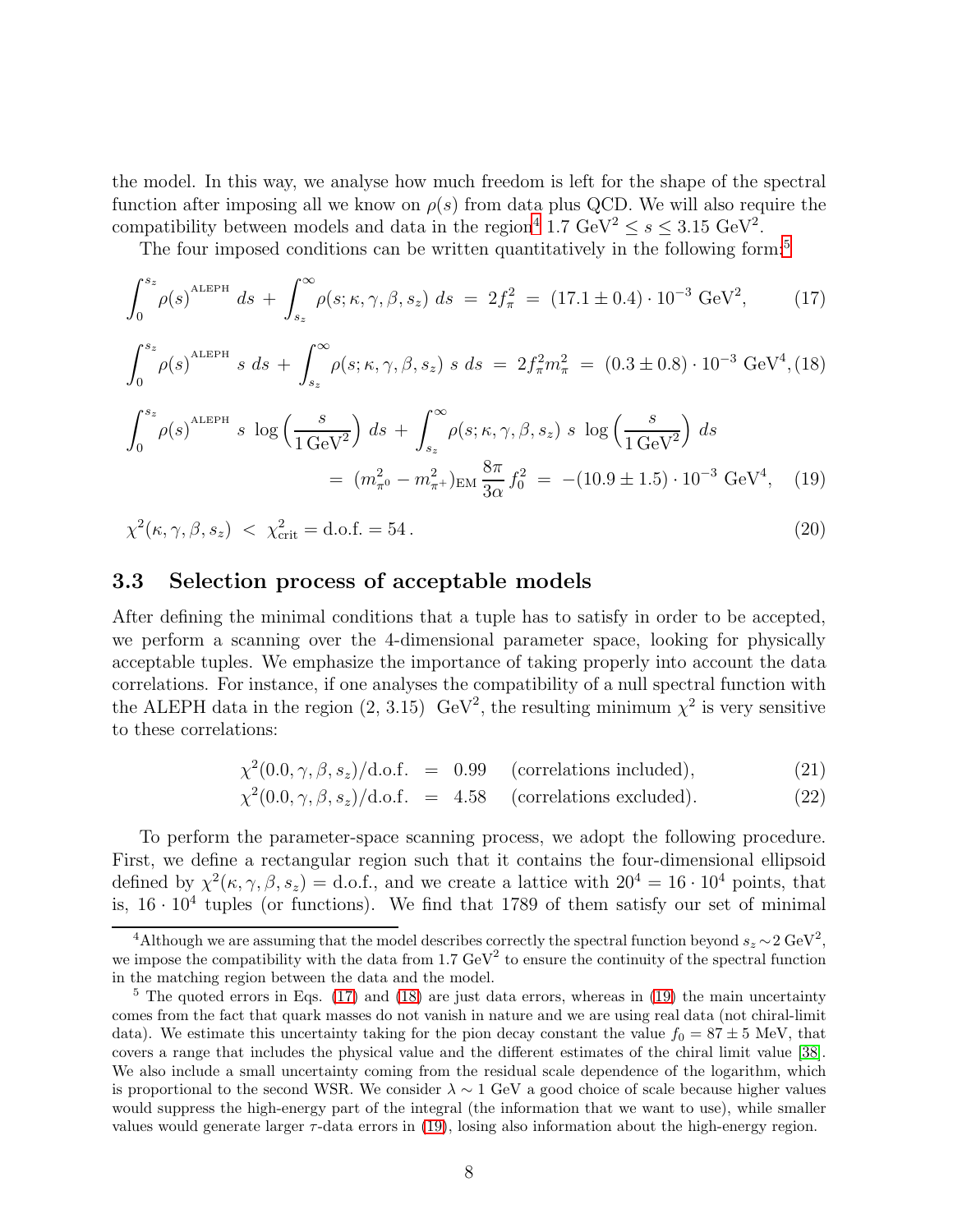

<span id="page-9-0"></span>Figure 3: Statistical distribution of acceptable models in the parameter space  $\kappa$  (upperleft),  $\gamma$  (upper-right),  $\beta$  (lower-left) and  $s_z$  (lower-right).

conditions; i.e., 1789 of them represent possible shapes of the physical spectral function beyond 2  $\text{GeV}^2$ . Fig. [3](#page-9-0) shows the statistical distribution of the parameters of our model after the selection process. In Fig. [4](#page-9-1) we show the distribution of the quantity  $\chi^2(\kappa, \gamma, \beta, s_z)$ for those tuples that have passed the selection process. We find that all accepted tuples generate values of  $\chi^2$  larger than 10.0; i.e., tuples following the central values of the experimental points do not pass the selection process; neither do the tuples that go above the central values. Thus our model indicates clearly that the third bump of the spectral function should be smaller than what the ALEPH data suggest (see Fig. [2\)](#page-5-0). The size of this third bump is an important issue that future high-quality  $\tau$  decay data could clarify. For illustrative purposes, Fig. [5](#page-10-1) shows one of the hundreds of functions that satisfy our set



<span id="page-9-1"></span>Figure 4: Distribution of  $\chi^2(\kappa, \gamma, \beta, s_z)$  values for acceptable tuples.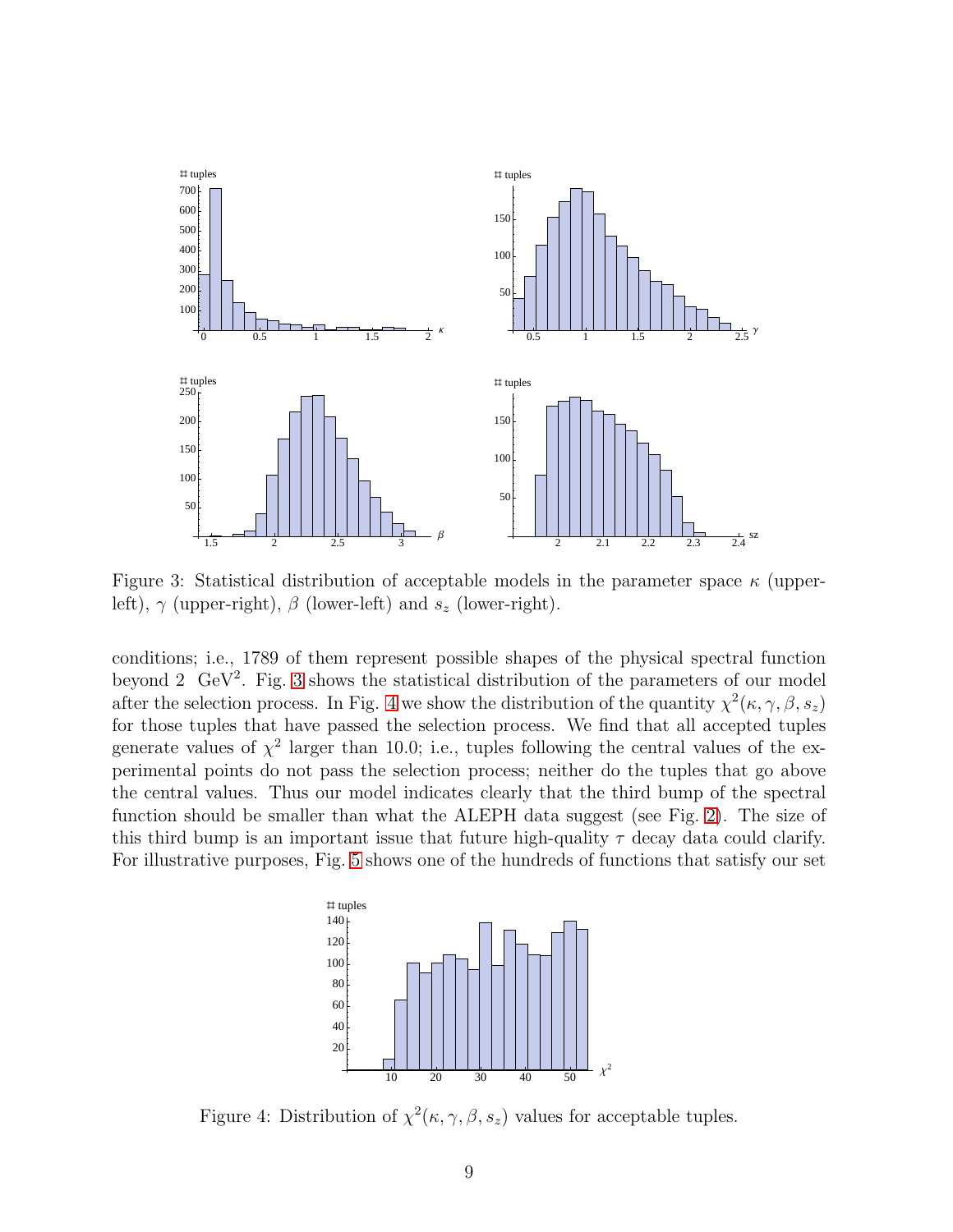of conditions.



<span id="page-10-1"></span>Figure 5: Spectral function  $\rho(s)$  generated with  $(\kappa, \gamma, \beta, s_z) = (0.24, 1.23, 2.82, 2.03),$  to-gether with the experimental ALEPH data [\[11\]](#page-14-6).  $\chi^2 = 38.7$  for this tuple.

### <span id="page-10-0"></span>4 Numerical Results

For each one of the hundreds of functions that have passed our selection process, we can calculate the associated values of  $C_{87}^{\text{eff}}$ ,  $L_{10}^{\text{eff}}$ ,  $\mathcal{O}_6$  and  $\mathcal{O}_8$ , simply carrying out the integrals of Eqs. [\(7–10\)](#page-4-1) with  $s_0 \to \infty$ . The results of this analysis are summarized in Fig. [6,](#page-11-0) which shows the statistical distribution of the calculated parameters. From these distributions, one gets the final numbers:

<span id="page-10-2"></span>
$$
C_{87}^{\text{eff}} = (8.167_{-0.002}^{+0.007} \pm 0.12) \cdot 10^{-3} \text{ GeV}^{-2} = (8.17 \pm 0.12) \cdot 10^{-3} \text{ GeV}^{-2}, \quad (23)
$$

$$
L_{10}^{\text{eff}} = (-6.46^{+0.03}_{-0.01} \pm 0.07) \cdot 10^{-3} = (-6.46^{+0.08}_{-0.07}) \cdot 10^{-3}, \tag{24}
$$

$$
\mathcal{O}_6 = (-5.4^{+3.4}_{-1.0} \pm 1.2) \cdot 10^{-3} \text{ GeV}^6 = (-5.4^{+3.6}_{-1.6}) \cdot 10^{-3} \text{ GeV}^6, \tag{25}
$$

$$
\mathcal{O}_8 = \left(-8.9^{+12.4}_{-7.1} \pm 2.1\right) \cdot 10^{-3} \text{ GeV}^8 = \left(-8.9^{+12.6}_{-7.4}\right) \cdot 10^{-3} \text{ GeV}^8, \tag{26}
$$

where the first error is that associated to the high-energy region (integral from  $s<sub>z</sub>$  to infinity), that we compute from the dispersion of the histograms of Fig. [6,](#page-11-0) and the second error is that associated to the low-energy region (integral from zero to  $s_z$ ), that we compute in a standard way from the ALEPH data. This results correspond to the 68% probability region (one sigma). Since the first error is not gaussian we show also now the 95% probability results (95% of the acceptable spectral functions give a result within the quoted interval):

<span id="page-10-3"></span>
$$
C_{87}^{\text{eff}} = (8.167_{-0.007}^{+0.011} \pm 0.24) \cdot 10^{-3} \text{ GeV}^{-2} = (8.17 \pm 0.24) \cdot 10^{-3} \text{ GeV}^{-2}, \quad (27)
$$

$$
L_{10}^{\text{eff}} = (-6.46^{+0.04}_{-0.03} \pm 0.14) \cdot 10^{-3} = (-6.46^{+0.15}_{-0.14}) \cdot 10^{-3}, \tag{28}
$$

$$
\mathcal{O}_6 = \left(-5.4^{+4.2}_{-2.7} \pm 2.4\right) \cdot 10^{-3} \text{ GeV}^6 = \left(-5.4^{+4.8}_{-3.6}\right) \cdot 10^{-3} \text{ GeV}^6, \tag{29}
$$

$$
\mathcal{O}_{8} = (-8.9^{+16.9}_{-15.1} \pm 4.2) \cdot 10^{-3} \text{ GeV}^{8} = (-8.9^{+17.4}_{-15.7}) \cdot 10^{-3} \text{ GeV}^{8}. \tag{30}
$$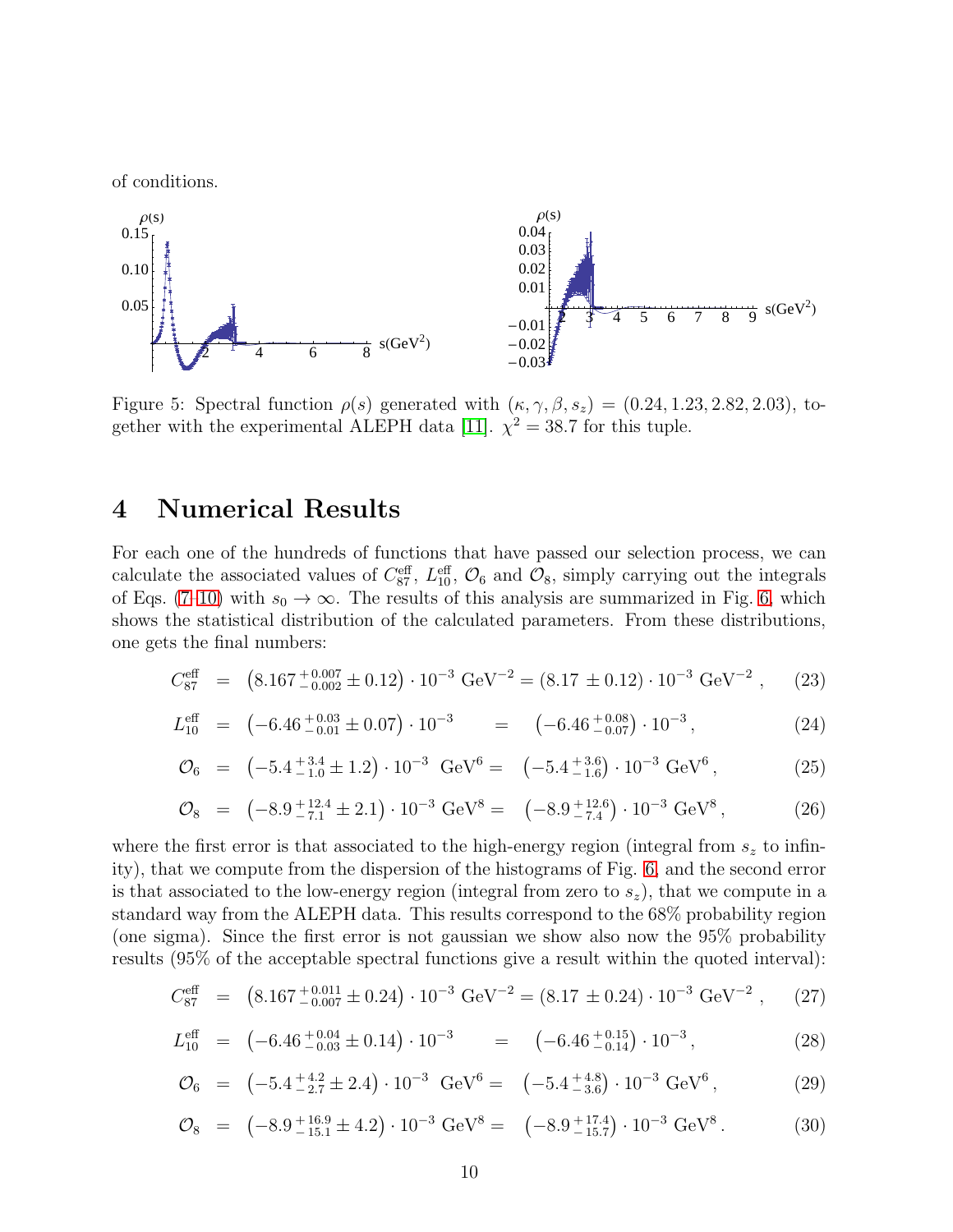

<span id="page-11-0"></span>Figure 6: Statistical distribution of values of  $C_{87}^{\text{eff}}$  (upper-left),  $L_{10}^{\text{eff}}$  (upper-right),  $\mathcal{O}_6$  (lowerleft) and  $\mathcal{O}_8$  (lower-right) for acceptable models.

Our calculations have been done with a very simple, but physically motivated, parameterization of DV [\[4,](#page-14-1) [9\]](#page-14-4). Most likely this parameterization does not represent the actual shape of the  $V - A$  spectral function, but it accounts for the possible freedom of the function  $\rho(s)$  beyond 2 GeV<sup>2</sup> and its consequences on the observables. Our statistical analysis translates the present ignorance on the high-energy behaviour of  $\rho(s)$  into a clear quantitative assessment on the uncertainties of the phenomenologically extracted parameters.

As expected, the DV effects have very little impact on the values of  $C_{87}^{\text{eff}}$  and  $L_{10}^{\text{eff}}$ , because the corresponding FESRs [\(7\)](#page-4-1) and [\(8\)](#page-4-1) are dominated by the low-energy region where the available data sits. Our results are in excellent agreement with the most recent determination of these parameters, using the same ALEPH  $\tau$  data, performed in Ref. [\[31\]](#page-15-4):  $C_{87}^{\text{eff}} = (8.18 \pm 0.14) \cdot 10^{-3} \text{ GeV}^{-2} \text{ and } L_{10}^{\text{eff}} = -(6.48 \pm 0.06) \cdot 10^{-3}.$ 

The situation is not so good for the moments  $M_2$  and  $M_3$  (or equivalently  $\mathcal{O}_6$  and  $\mathcal{O}_8$ ), which are sensitive to the high-energy behaviour of the spectral function. The present ALEPH data, together with the constraints from the WSRs and the  $\pi$ SR, are not good enough to determine the sign of  $\mathcal{O}_8$ ; the DV uncertainties turn out to be too large in this case. Our results are slightly better for  $\mathcal{O}_6$ , where there is no doubt in the sign, but again the effects of DV imply larger uncertainties than what was estimated in previous works. Our results are compared in Fig. [7](#page-12-1) with previous determinations of  $\mathcal{O}_6$  and  $\mathcal{O}_8$ . One recognizes in the figure the existence of two groups of results that disagree between them. For  $\mathcal{O}_6$  there is a small tension between a bigger or smaller value, whereas in the case of  $\mathcal{O}_8$ the disagreement affects to the sign and is more sizeable. In some cases the discrepancy appears to be related with a two-fold ambiguity in the adopted choice of "duality points".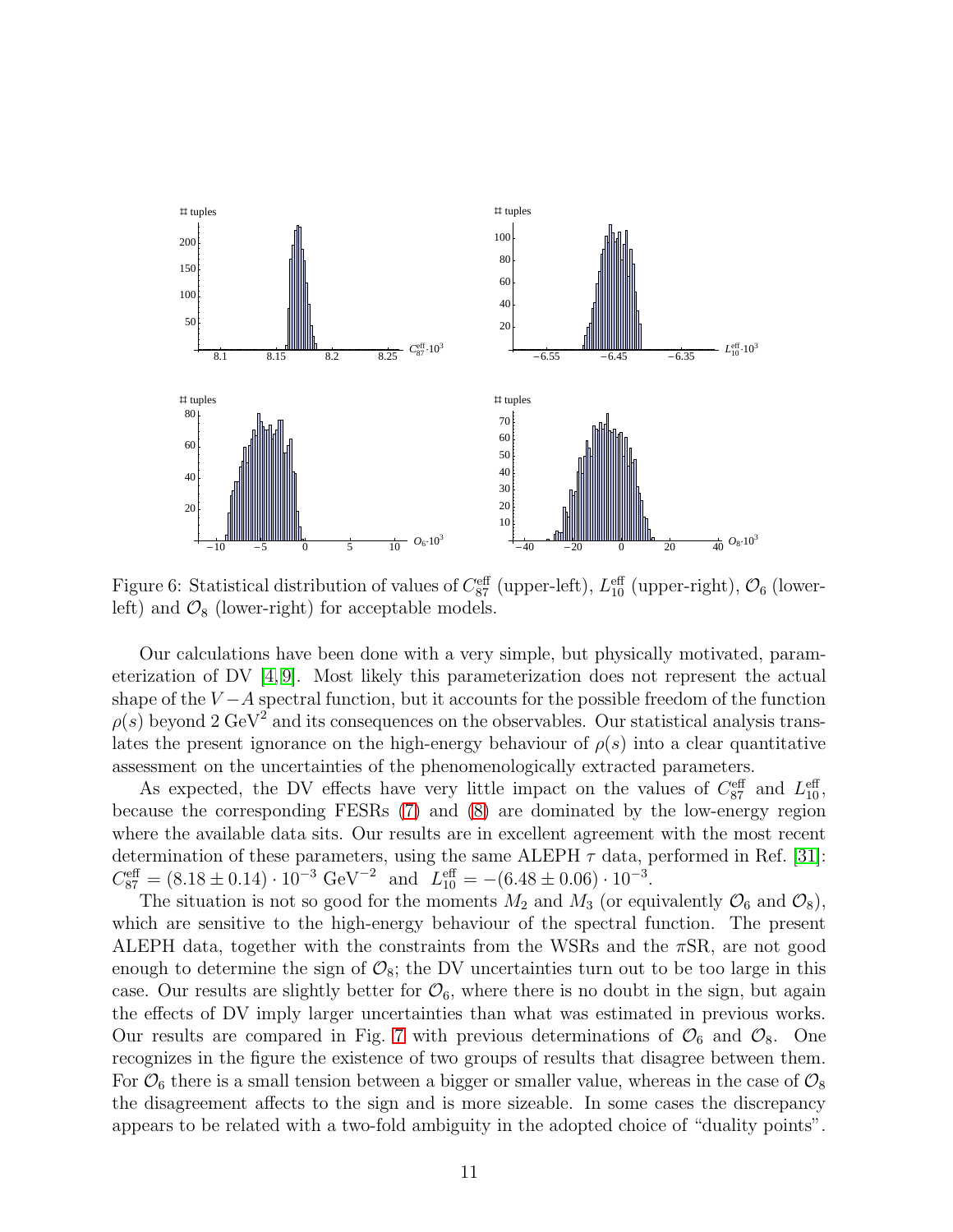

<span id="page-12-1"></span>Figure 7: Comparison of our results for  $\mathcal{O}_6$  (left) and  $\mathcal{O}_8$  (right) with previous determinations  $[11-13, 20, 22, 24, 27-30, 39-41]$  $[11-13, 20, 22, 24, 27-30, 39-41]$  $[11-13, 20, 22, 24, 27-30, 39-41]$  $[11-13, 20, 22, 24, 27-30, 39-41]$  $[11-13, 20, 22, 24, 27-30, 39-41]$  $[11-13, 20, 22, 24, 27-30, 39-41]$  $[11-13, 20, 22, 24, 27-30, 39-41]$  $[11-13, 20, 22, 24, 27-30, 39-41]$  $[11-13, 20, 22, 24, 27-30, 39-41]$  (we show for every method the most recent determination). The blue bands show our results at 65% C.L., while the 95% probability regions are indicated by the dotted lines.

Our analysis indicates that the DV error was grossly underestimated in most of the previous works based on FESRs [\(7\)](#page-4-1) - [\(10\)](#page-4-1). Only Refs. [\[22,](#page-15-8) [28\]](#page-15-10) quote uncertainties similar to ours, although our error bands are slightly shifted in such a way that the tension with the other estimates is reduced.

### <span id="page-12-0"></span>5 Summary

The phenomenological requirement for increasing precisions in the determinations of hadronic parameters makes necessary to assess the size of small effects which previously could be considered negligible. In particular, a substantial improvement of QCDSR results, needed to determine many hadronic observables both in the Standard Model and in models beyond it, could only be possible with a better control of DV.

Violations of quark-hadron duality are difficult to estimate because those effects are unknown by definition. They originate in the uncertainties associated with the use of the OPE to approximate the exact physical correlator. As defined in Eq. [\(6\)](#page-3-3), DV effects correspond to an OPE approximation performed in the complex plane, outside the Minkowskian region, which deteriorates in the vicinity of the real axis. Using analyticity, the size of DV can be related with an integral of the hadronic spectral function from  $s_0$  up to  $\infty$ , given in Eq. [\(14\)](#page-6-0), which allows us to perform a phenomenological analysis.

We have studied the possible role of DV in the two-point correlation function  $\Pi(s)$ . This  $V - A$  non-strange correlator is very well suited for this analysis because: i) it is a purely non-perturbative quantity in the chiral limit, ii) there are well-known theoretical constraints, and iii) there exist good available data from  $\tau$  decays. Moreover, different moments of its spectral function provide hadronic parameters of high phenomenological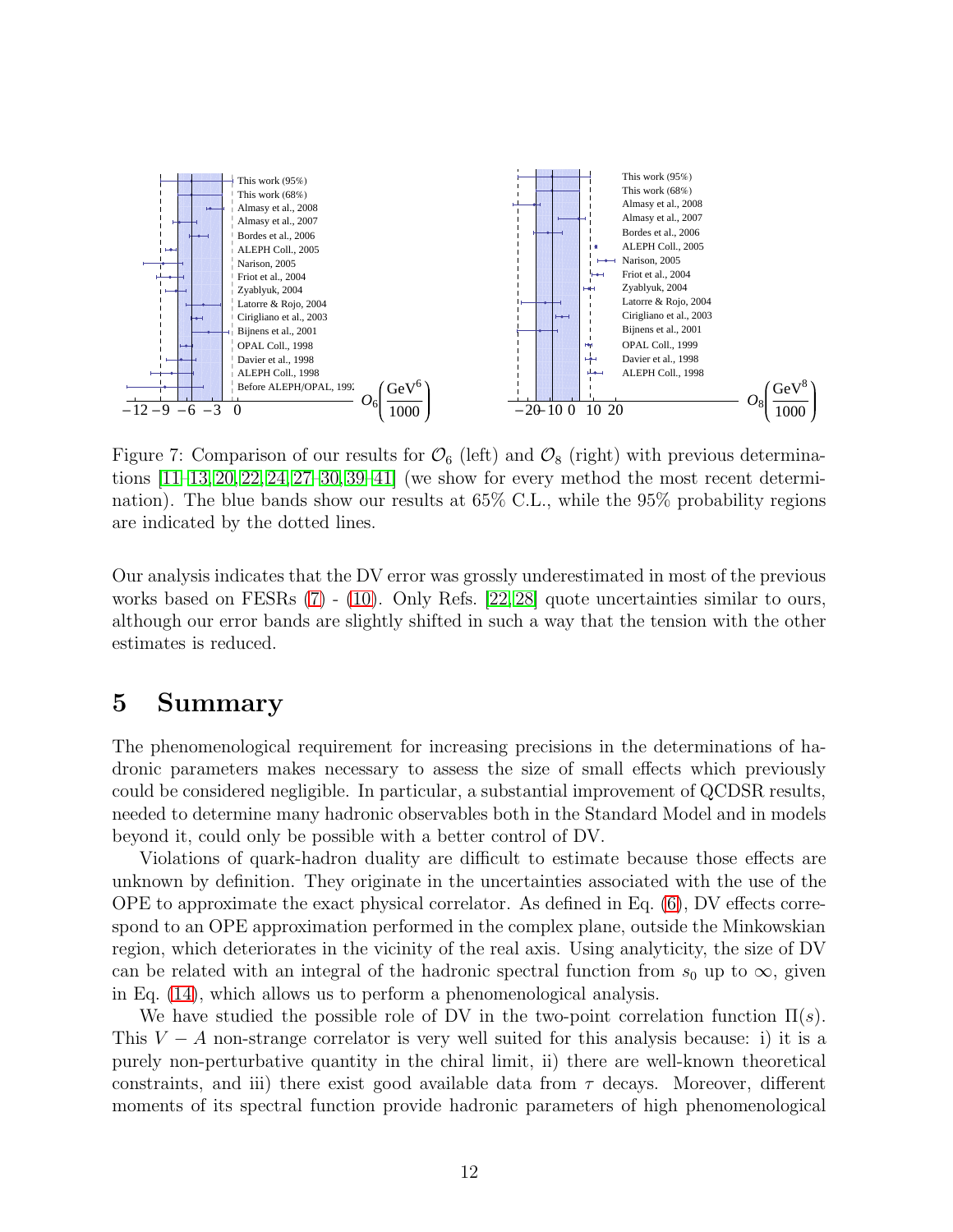relevance.

We have assumed a generic, but theoretically motivated, behaviour of the spectral function at high energies, where data are not available, with four free parameters. This allows us to study how much freedom in  $\rho(s)$  could be tolerated, beyond the requirement that all known QCD constraints are satisfied. Performing a numerical scanning over the fourdimensional parameter space, we have generated a large number of "acceptable" spectral functions, satisfying all conditions, and have used them to extract the wanted hadronic parameters through a careful statistical analysis. The dispersion of the numerical results provides then a good quantitative assessment of the actual uncertainties.

We have determined four hadronic parameters of special interest:  $C_{87}^{\text{eff}}$ ,  $L_{10}^{\text{eff}}$ ,  $\mathcal{O}_6$  and  $\mathcal{O}_8$ . Our final numerical results are given in Eqs. [\(23\)](#page-10-2)-[\(26\)](#page-10-2) for the one sigma results and [\(27\)](#page-10-3)-[\(30\)](#page-10-3) for the 95 % probability results. The parameters  $C_{87}^{\text{eff}}$  and  $L_{10}^{\text{eff}}$  are in excellent agreement with the most recent determination using FESRs and the same ALEPH data [\[31\]](#page-15-4). The vacuum condensate  $\mathcal{O}_6$  is an important input for the calculation of the CPviolating kaon parameter  $\varepsilon'_K$ , it dominates the  $\Delta I = 3/2$  contribution to  $\varepsilon'_K$  [\[22,](#page-15-8) [23\]](#page-15-11). The determination of this contribution is an important goal of lattice QCD calculations and independent information is required to test the reliability of those results. We will study the consequences of our results for  $\varepsilon_K'$  in a forthcoming publication [\[42\]](#page-16-5).

Our analysis indicates that the DV error was grossly underestimated in most of the previous QCDSR determinations of  $\mathcal{O}_6$  and  $\mathcal{O}_8$  based on the FESRs [\(7\)](#page-4-1) - [\(10\)](#page-4-1). The present  $V - A$  non-strange tau data between 2 GeV<sup>2</sup> and 3 GeV<sup>2</sup> [\[11\]](#page-14-6) is not good enough to constrain the spectral function with the needed accuracy. Good data in that energy region with much smaller experimental uncertainties is clearly required. Future high-statistics τ-decay data samples could allow a substantial improvement of our results, helping to clarify the actual high-energy behaviour of the  $V - A$  spectral function.

### Acknowledgments

This work has been supported in part by the EU MRTN network FLAVIAnet [Contract No. MRTN-CT-2006-035482], by MICINN, Spain [Grants FPA2007-60323 (M.G.-A., A.P), FPA2006-05294 (J.P.) and Consolider-Ingenio 2010 Program CSD2007-00042 –CPAN–] and by Junta de Andalucía (J.P.) [Grants P07-FQM 03048 and P08-FQM 101]. The work of M.G.-A. is funded through an FPU Grant (MICINN, Spain).

### <span id="page-13-0"></span>References

- <span id="page-13-1"></span>[1] M.A. Shifman, A.I. Vainshtein and V.I. Zakharov, Nucl. Phys. B 147 (1979) 385.
- [2] E. de Rafael, "An introduction to sum rules in QCD", in "Les Houches 1997, Probing the standard model of particle interactions", Vol. 2, p. 1171-1218  $\arXiv:hep-ph/9802448$ .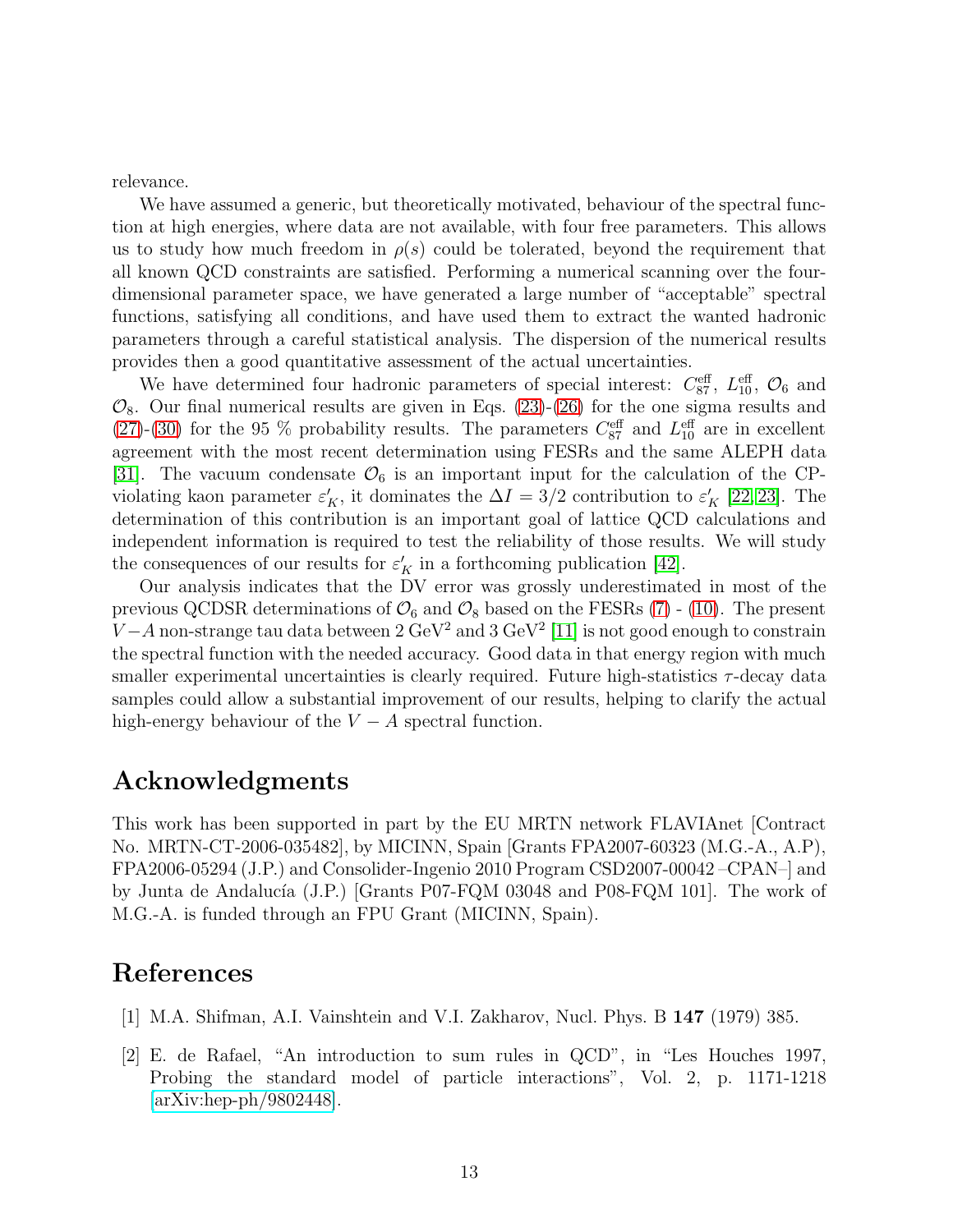- <span id="page-14-1"></span><span id="page-14-0"></span>[3] K.G. Wilson, Phys. Rev. 179 (1969) 1499.
- <span id="page-14-2"></span>[4] M.A. Shifman, [arXiv:hep-ph/0009131;](http://arxiv.org/abs/hep-ph/0009131) Prog. Theor. Phys. Suppl. 131 (1998) 1.
- <span id="page-14-14"></span>[5] O. Catà, M. Golterman and S. Peris, JHEP 08 (2005) 076.
- <span id="page-14-13"></span>[6] M. González-Alonso, València Univ. Master Thesis (2007).
- <span id="page-14-3"></span>[7] O. Catà, M. Golterman and S. Peris, Phys. Rev. D **77** (2008) 093006.
- <span id="page-14-4"></span> $|8|$  O. Catà, M. Golterman and S. Peris, PoS **EFT09** (2009) 51.
- [9] O. Catà, M. Golterman and S. Peris, Phys. Rev. D **79** (2009) 053002; PoS **CON-**FINEMENT8 (2008) 073; [arXiv:0904.4443](http://arxiv.org/abs/0904.4443) [hep-ph].
- <span id="page-14-6"></span><span id="page-14-5"></span>[10] E.C. Poggio, H.R. Quinn and S. Weinberg, Phys. Rev. D 13 (1976) 1958.
- [11] S. Schael *et al.* [ALEPH Collaboration], Phys. Rep. **421** (2005) 191.
- <span id="page-14-12"></span>[12] K. Ackerstaff et al. [OPAL Collaboration], Eur. Phys. J. C 7 (1999) 571.
- [13] R. Barate et al. [ALEPH Collaboration], Eur. Phys. J. C 4 (1998) 409.
- <span id="page-14-7"></span>[14] R. Barate et al. [ALEPH Collaboration], Z. Phys. C 76 (1997) 15.
- <span id="page-14-8"></span>[15] T. Coan et al. [CLEO Collaboration], Phys. Lett. B 356 (1995) 580.
- [16] S. Weinberg, Physica A 96 (1979) 327; J. Gasser and H. Leutwyler, Annals Phys. 158 (1984) 142; Nucl. Phys. B 250 (1985) 465; G. Ecker, Prog. Part. Nucl. Phys. 35 (1995) 1; A. Pich, Rept. Prog. Phys. 58 (1995) 563
- <span id="page-14-9"></span>[17] C.A. Domínguez et al., Phys. Rev. D **79** (2009) 014009; A. Domínguez-Clarimon, E. de Rafael and J.Taron, Phys. Lett. B 660 (2008) 49; M. Jamin, J.A. Oller and A. Pich, Eur. Phys. J. C 24 (2002) 237; K. Maltman and J. Kambor, Phys. Rev. D 65 (2002) 074013; J. Prades, Nucl. Phys. B (Proc. Suppl.) 64 (1998) 253; J. Bijnens, J. Prades and E. de Rafael, Phys. Lett. B 348 (1995) 226.
- <span id="page-14-10"></span>[18] E. Gámiz et al, Phys. Rev. Lett. **94** (2005) 011803; JHEP **01** (2003) 060; Nucl. Phys. B (Proc. Suppl.) 169 (2007) 85; Nucl. Phys. B (Proc. Suppl.) 144 (2005) 59; M. Davier *et al*, Nucl. Phys. B (Proc. Suppl.) **98** (2001) 319; S. Chen *et al*, Eur. Phys. J. C 22 (2001) 31; A. Pich and J. Prades, Nucl. Phys. B (Proc. Suppl.) 86 (2000) 236; JHEP 10 (1999) 004; JHEP 06 (1998) 013. J. Prades, Nucl. Phys. B (Proc. Suppl.) 76 (1999) 341; J. Prades and A. Pich, Nucl. Phys. B (Proc. Suppl.) 74 (1999) 309.
- <span id="page-14-11"></span>[19] E. Braaten, Phys. Rev. Lett. 60 (1988) 1606; Phys. Rev. D 39 (1989) 1458; S. Narison and A. Pich, Phys. Lett. B 211 (1988) 183; E. Braaten, S. Narison and A. Pich, Nucl. Phys. B 373 (1992) 581; F. Le Diberder and A. Pich, Phys. Lett. B 286 (1992) 147; A. Pich, Nucl. Phys. B (Proc. Suppl.) 39 B,C (1995) 326; F. Le Diberder and A.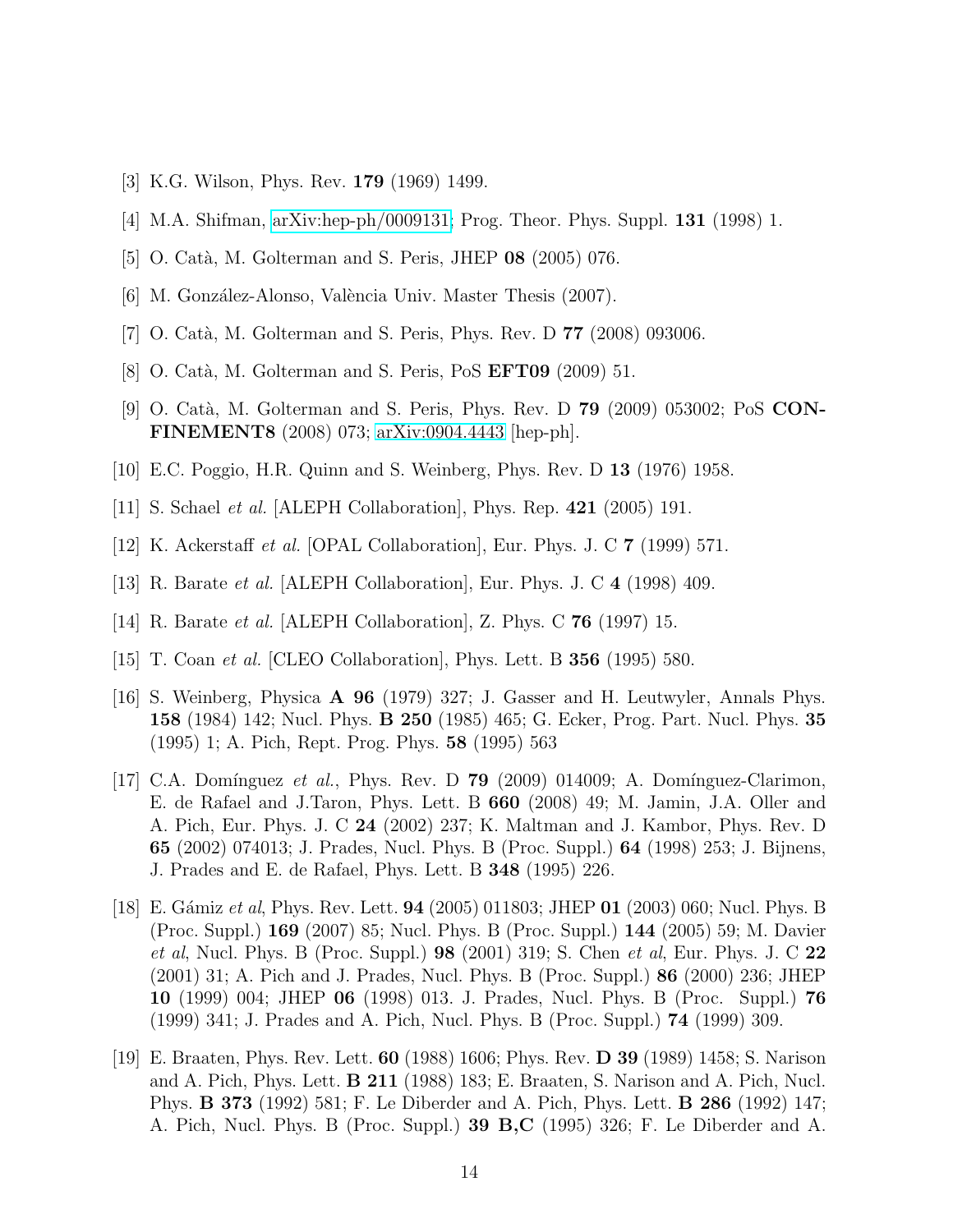Pich, Phys. Lett. **B 289** (1992) 165; M. Davier, A. Höcker and H. Zhang, Rev. Mod. Phys. 78 (2006) 1043; A. Pich, Int. J. Mod. Phys. A 21 (2006) 5652; Nucl. Phys. B (Proc. Suppl.) **169** (2007) 393; ibid. **181-182** (2008) 300; M. Davier *et al.*, Eur. Phys. J. C 56 (2008) 305; P.A. Baikov, K.G. Chetyrkin and J.H. Kühn, Phys. Rev. Lett. 101 (2008) 012002; M. Beneke and M. Jamin, JHEP 09 (2008) 044; K. Maltman and T. Yavin, Phys. Rev. D 78 (2008) 094020; M. Davier et al, Eur. Phys. J. C 56 (2008) 305; S. Menke, [arXiv:0904.1796](http://arxiv.org/abs/0904.1796) [hep-ph]; I. Caprini and J. Fischer, Eur. Phys. J. C 64 (2009) 35.

- <span id="page-15-2"></span><span id="page-15-0"></span>[20] M. Davier, L. Girlanda, A. Höcker and J. Stern, Phys. Rev. D 58 (1998) 096014.
- <span id="page-15-8"></span>[21] S. Narison, Nucl. Phys. B 593 (2001) 3.
- [22] J. Bijnens, E. Gámiz and J. Prades, JHEP  $10$  (2001) 009; Nucl. Phys. B (Proc. Suppl.) 133 (2004) 245; E. Gámiz, J. Prades and J. Bijnens, Nucl. Phys. B (Proc. Suppl.) 121 (2003) 195.
- <span id="page-15-11"></span><span id="page-15-5"></span>[23] V. Cirigliano, J.F. Donoghue, E. Golowich and K. Maltman, Phys. Lett. B 555 (2003) 71; Phys. Lett. B 522 (2001) 245.
- $[24]$  V. Cirigliano, E. Golowich and K. Maltman, Phys. Rev. D 68 (2003) 054013.
- [25] C.A. Domínguez and K. Schilcher, Phys. Lett. B  $581$  (2004) 193.
- <span id="page-15-9"></span>[26] B.L. Ioffe, Prog. Part. Nucl. Phys. 56 (2006) 232.
- [27] K.N. Zyablyuk, Eur. Phys. J. C 38 (2004) 215; B.L. Ioffe and K.N. Zyablyuk, Nucl. Phys. A 687 (2001) 437; B.V. Geshkenbein, B.L. Ioffe and K.N. Zyablyuk, Phys. Rev. D **64** (2001) 093009.
- <span id="page-15-10"></span>[28] J. Rojo and J.I. Latorre, JHEP 01 (2004) 055.
- <span id="page-15-1"></span>[29] S. Narison, Phys. Lett. B 624 (2005) 223.
- <span id="page-15-4"></span>[30] J. Bordes, C.A. Domínguez, J. Peñarrocha and K. Schilcher, JHEP 02 (2006) 037.
- [31] M. González-Alonso, A. Pich and J.Prades, Phys. Rev. D  $78$  (2008) 116012; Nucl. Phys. B (Proc. Suppl.) 186 (2009) 171; Nucl. Phys. B (Proc. Suppl.) 189 (2009) 90; PoS CD09 (2010) 086.
- <span id="page-15-6"></span><span id="page-15-3"></span>[32] M. Knecht and E. de Rafael, Phys. Lett. B 424 (1998) 335.
- [33] S. Ciulli, C. Sebu, K. Schilcher and H. Spiesberger, Phys. Lett. B 595 (2004) 359.
- <span id="page-15-7"></span>[34] S. Weinberg, Phys. Rev. Lett. 18 (1967) 507.
- [35] T. Das, G. S. Guralnik, V. S. Mathur, F. E. Low and J. E. Young, Phys. Rev. Lett. 18 (1967) 759.